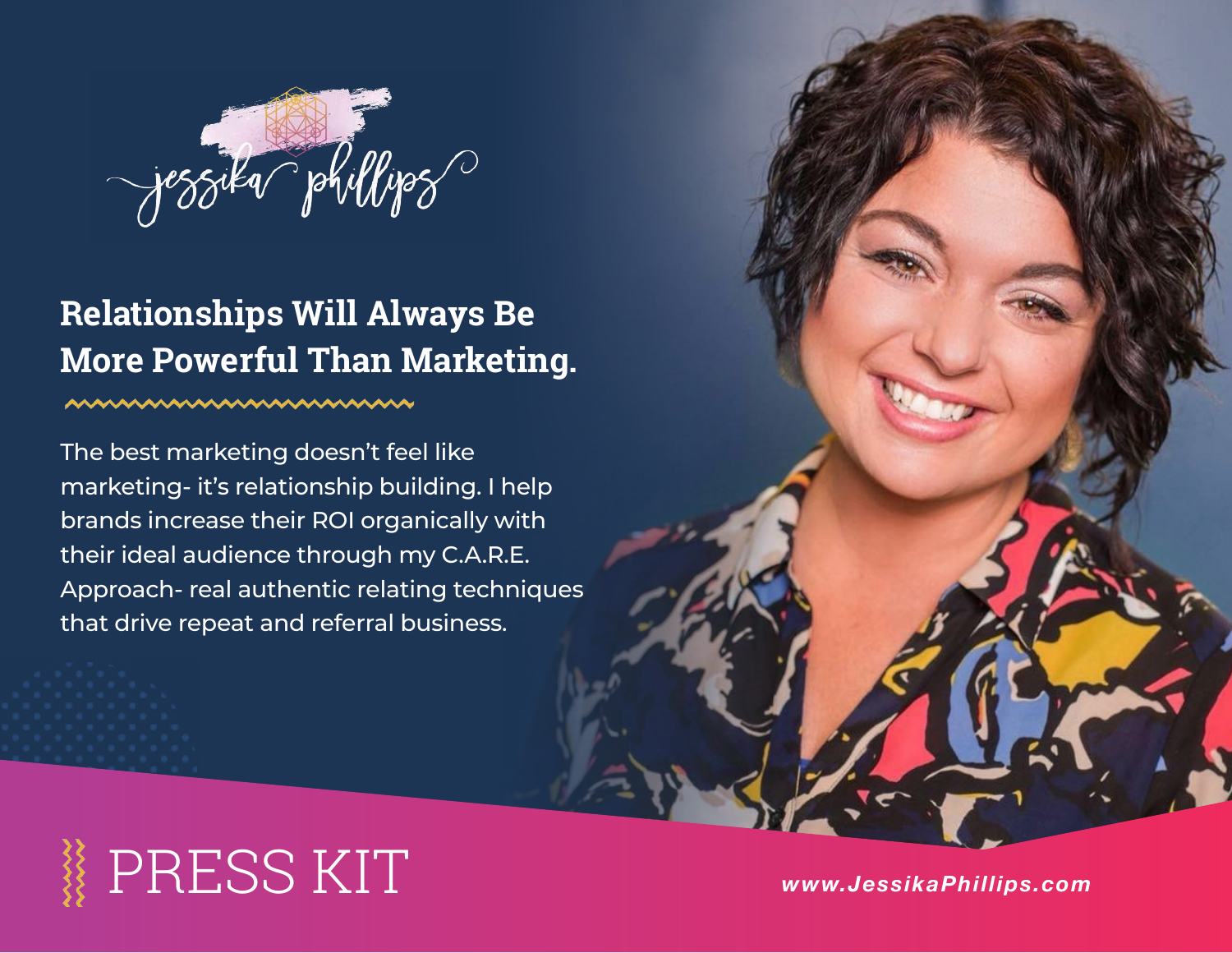

#### **MEET JESSIKA PHILLIPS**

# **AKA Relationship Marketing Jessika**

Jessika is a social media strategist known for her outspoken dedication to relationship marketing. Jessika's personal mission is to inspire people to love more, give more and be more through using authentic relationships everyday. She founded NOW Marketing Group in 2010 with only a laptop and a vision.

The company is now a Forbes recognized Agency Partner and a certified inbound partner with Hubspot. NOW Marketing Group works with more than 100 clients across United States and beyond, choosing to serve – not sell. Jessika teaches comprehensive relationship marketing, presents in a weekly videocast "Magnet Marketers" and hosts one of the largest social media midwest conferences, Social Media Week Lima.

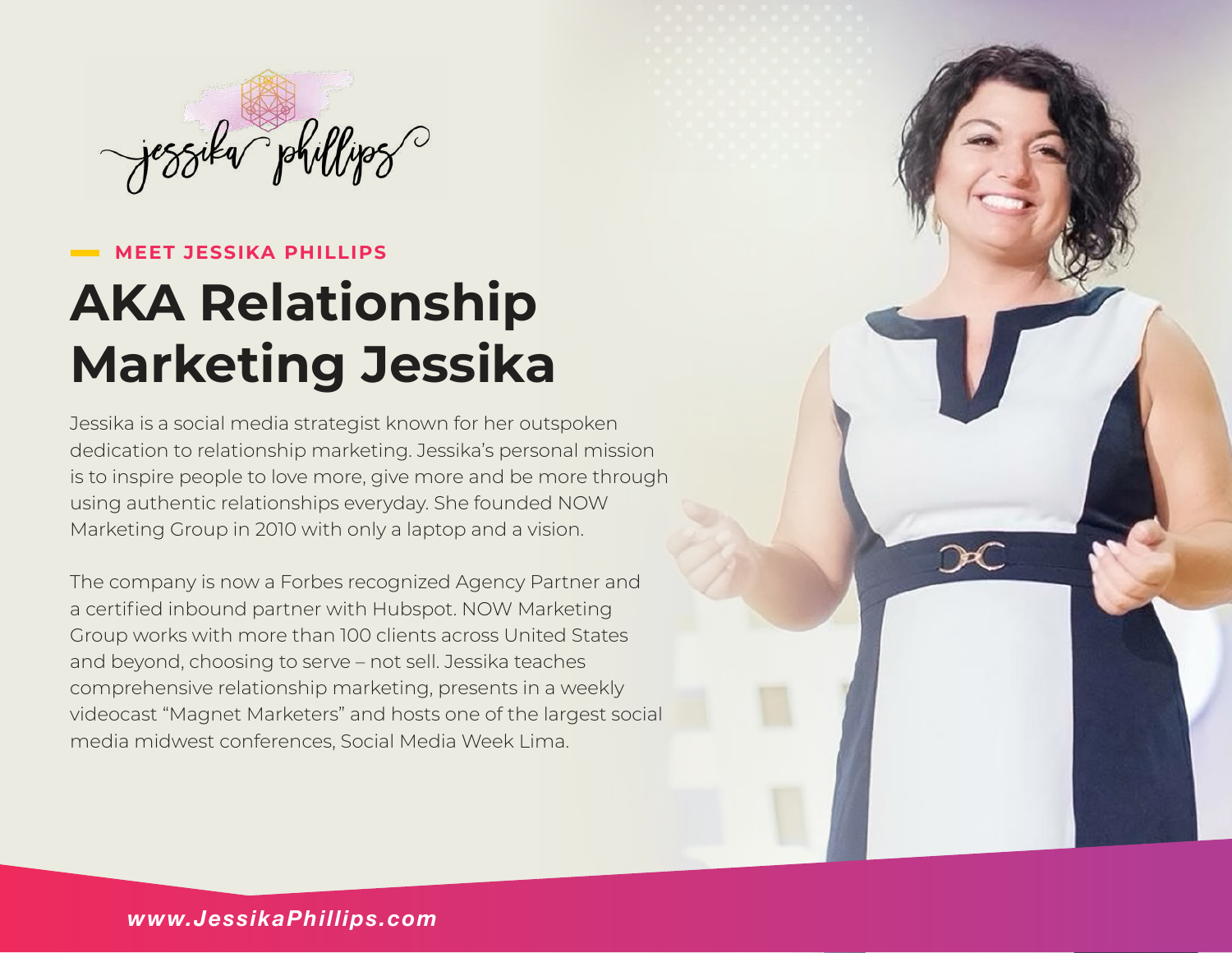KEYNOTE TOPICS

## **It's time to start thinking about marketing differently.**



### How to Exhort and Influence

*in the Next Wave of Marketing*

wwwwwwwwwwww

#### **AMPLIFY OUR MESSAGE** ★

#### From Disruptor to Desired

*How to build a Craveable Brand*

#### wwwwwwwwwwwww

#### **COMMUNITY TO CONVERSIONS** ★

### How a \$100 Ad Spend

*led to \$100,000 in new business*

### **SALES + MARKETING**

Build a Smarketing Plan *Aligning your sales and marketing teams*

mmmmmmmmmmm

#### **RELATIONSHIP ROI** ★

Driving Business Growth *by Amplifying Relationships Online*



*www.JessikaPhillips.com*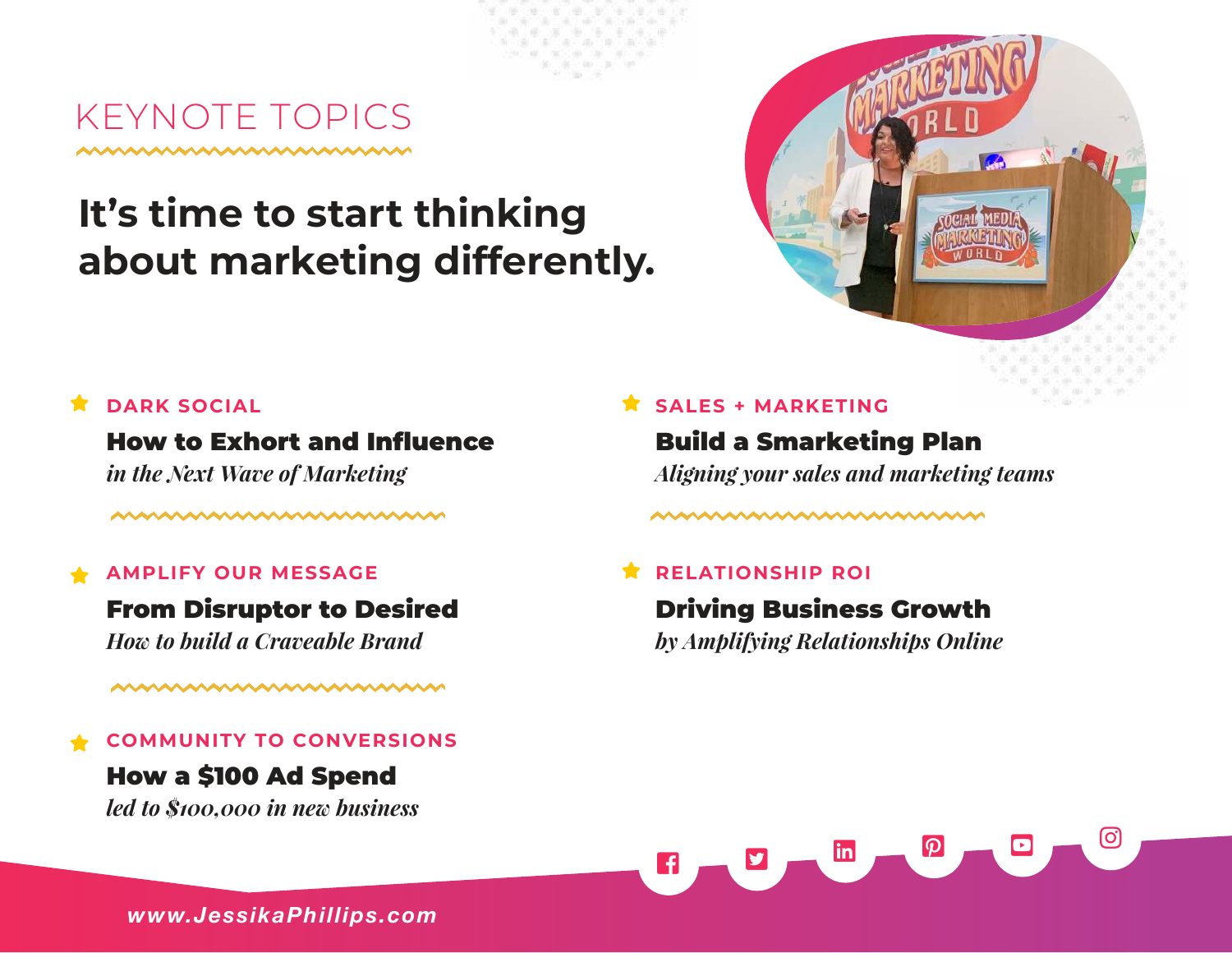#### **JESSIKA PHILLIPS**

## **Previous Speaking Engagements**





















*I've seen Jessika in action on stage and as a speaker at her annual event, and I can say that in both instances she is a magnet for bringing extraordinary ideas, people, and creativity together into one place. Her gift is in building and creating a community that wants to be a part of something bigger than themselves. And her style in every aspect of her very being is to give more than she gets. Now, how rare is that? If you don't hire her then please take a step back, the line is out the door.* 

#### *Bryan Kramer*

*TED Speaker, Founder of H2H Movement, Performance Business Coach, CEO at H2H™ Companies* 

*www.JessikaPhillips.com*